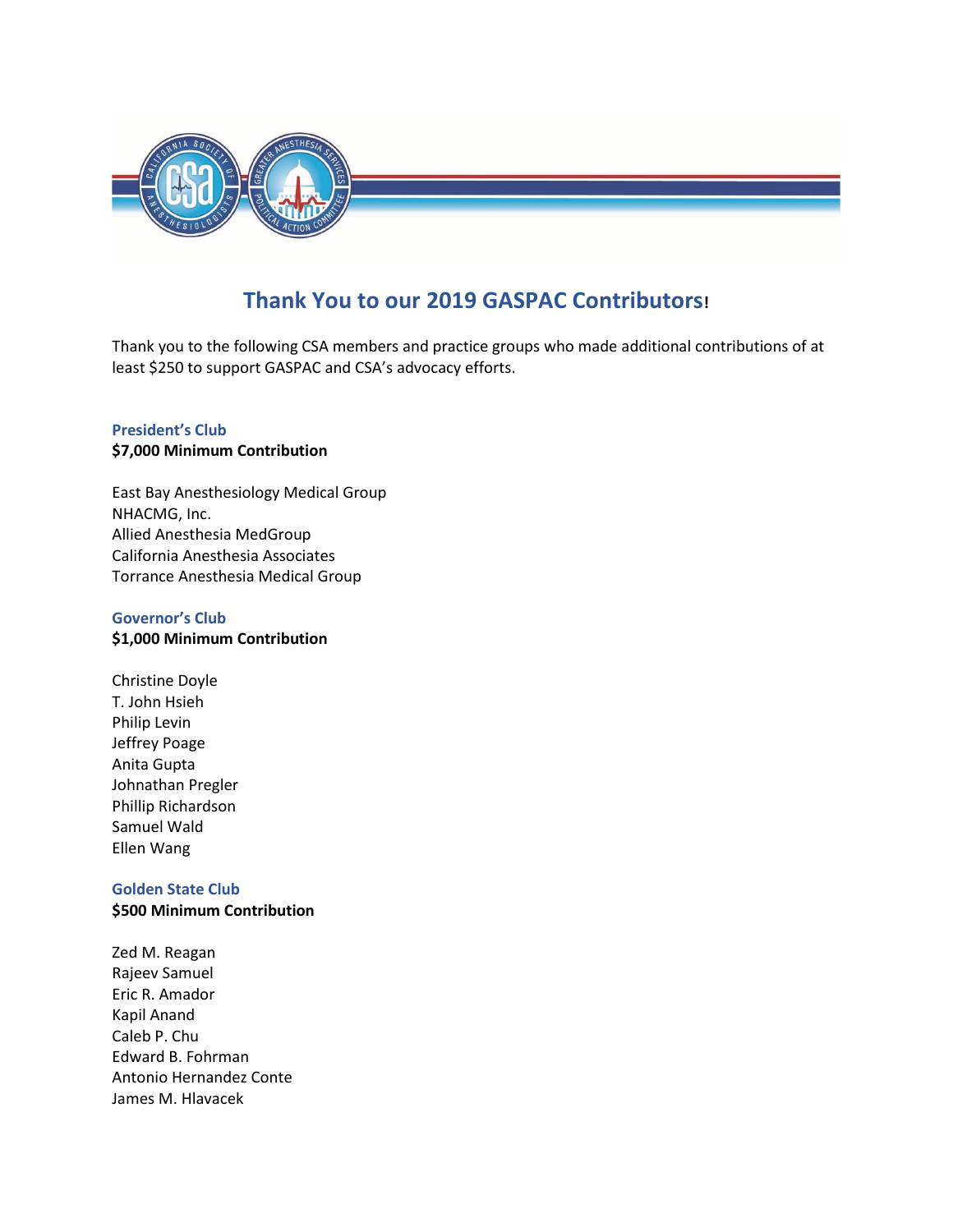Murlikrishna Kannan Theodore J. Quilligan Sadiya Shamim Karen S. Sibert Rajeshwary Swamidurai Vivian Tanaka Sydney I. Thomson Keren Ziv Rita Agarwal Mark A. Singleton Noah Stites-Hallett Joseph J. Dominguez Henry J. Gonzalez Richard L. Applegate II Sharon A. Ashley Michael W. Champeau Steven J. Gerschultz Anna Harter Linda B. Hertzberg Ronald G. Pearl Nicholas A. Riegels Paul B. Yost Mark I. Zakowski

### **Leadership Club \$250 Minimum Contribution**

Ada A. Hernandez John T. Chalabi Ladan Farhoomand Gary T. Guglielmino Shawn W. Lucas Christina M. Menor Osahon C. Osifo Michele E. Raney Dora C. Rodriguez Duraiyah Thangathurai Christopher G. Tirce Roya Saffary Michael Wangler Rakhi Dayal Philip A. Greider Anna L. Harris Harold K. Humphreys Brian R. Jones Todd O. Primack Jeffrey M. Rusheen Robin R. Seaberg